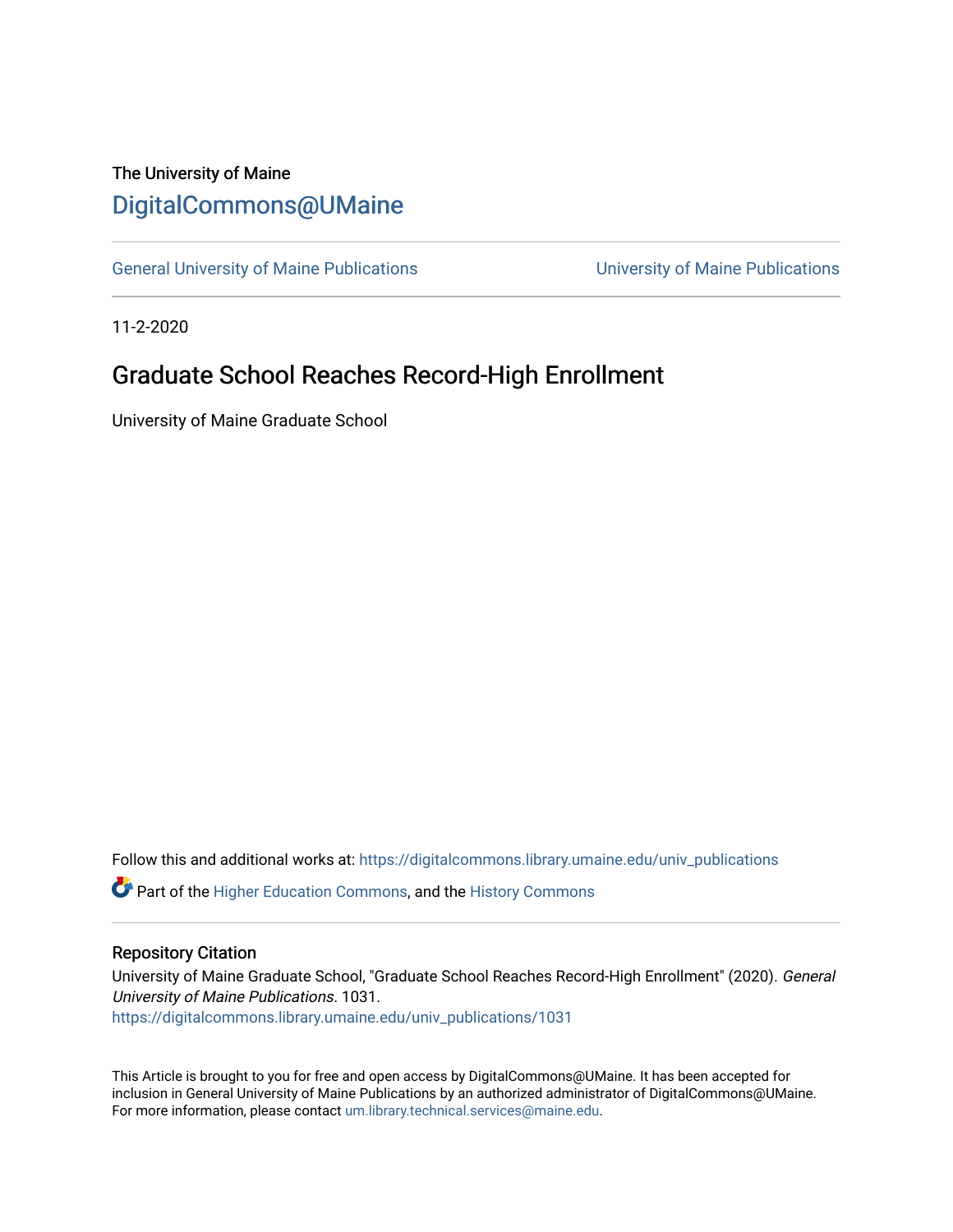



## **Recent UMaine Research News**



Ishaq links gut health to social equity, advocates for policy discussion Published: February 1, 2021



UMaine aquaculture researcher receives funding for COVID-19 relief project Published: February 1, 2021

 $E$ featured image for **UMaine** Graduate School records alltime high student enrollment

UMaine Graduate School records all-time high student enrollment Published: February 1, 2021



#### UMaine MARINE - Enhancing Social, Environmental and Economic Wellbeing Published: January 14, 2021



A piece of the puzzle Lydia Home's contribution to Mitchell Center's community-based climate planning project Published: January 13, 2021



Researchers find possible link between drinking water and mysterious kidney disease Published: November 2, 2020



Graduate School Reaches Record-High Enrollment Published: November 2, 2020



Don't forget to subscribe to our monthly newsletter **to learn more about interesting UMaine Research that impacts you!** 



## Graduate School Reaches Record-High Enrollment

November 2, 2020 | Current Research News, Graduate School, IMPACT Newsletter

The University of Maine Graduate School reports its highest enrollment numbers since 2010. In 2020, the total number of graduate students enrolled is 2,276 with a doctoral headcount of 517 - the first time doctoral enrollment has ever exceeded 500, and tops the previous high mark of 463 in 2012.

"Graduate students contribute significantly to UMaine's research and teaching missions; and the Graduate School aims to continue growth in enrollment as UMaine expands the number of programs accessible online or in other remote formats - making graduate education available all over the state of Maine and beyond," says Kody Varahramyan, vice president for research and dean of the Graduate School.

Due to COVID-19, programs were forced to make rapid transitions from face-to-face to remote instruction, causing many graduate programs to find ways to become accessible off-campus. Some of these efforts may become permanent and result in even higher enrollment in the future.

The Graduate School recruitment team also had to pivot and targeted those populations that were displaced by the pandemic. They also reached out to college career counseling offices, worked through the State of Maine career services offices, offered career-oriented webinars in conjunction with UMaine's Career Center, and increased advertisements on streaming media. Individual graduate programs also reconsidered admission deadlines to accommodate the additional wave of applicants.

"The success that UMaine achieved in graduate enrollment with applications, admissions and enrollments all exceeding last year's numbers by more than 30 percent was the result of the entire University community pulling together - individual graduate programs, UMaineOnline, the Career Center, the Office of the VP for Enrollment Management, the Office of Research and Graduate Communications, and the Graduate School, just to name a few," says Scott Delcourt, associate vice president for graduate studies and senior associate dean. "Prospective graduate students find the University through different paths, so a cohesive effort has led to our success."

#### Contact: research@maine.edu

Share this:  $\mathbf{H}$ ) ( $\mathbf{H}$ )  $\mathcal{P}$